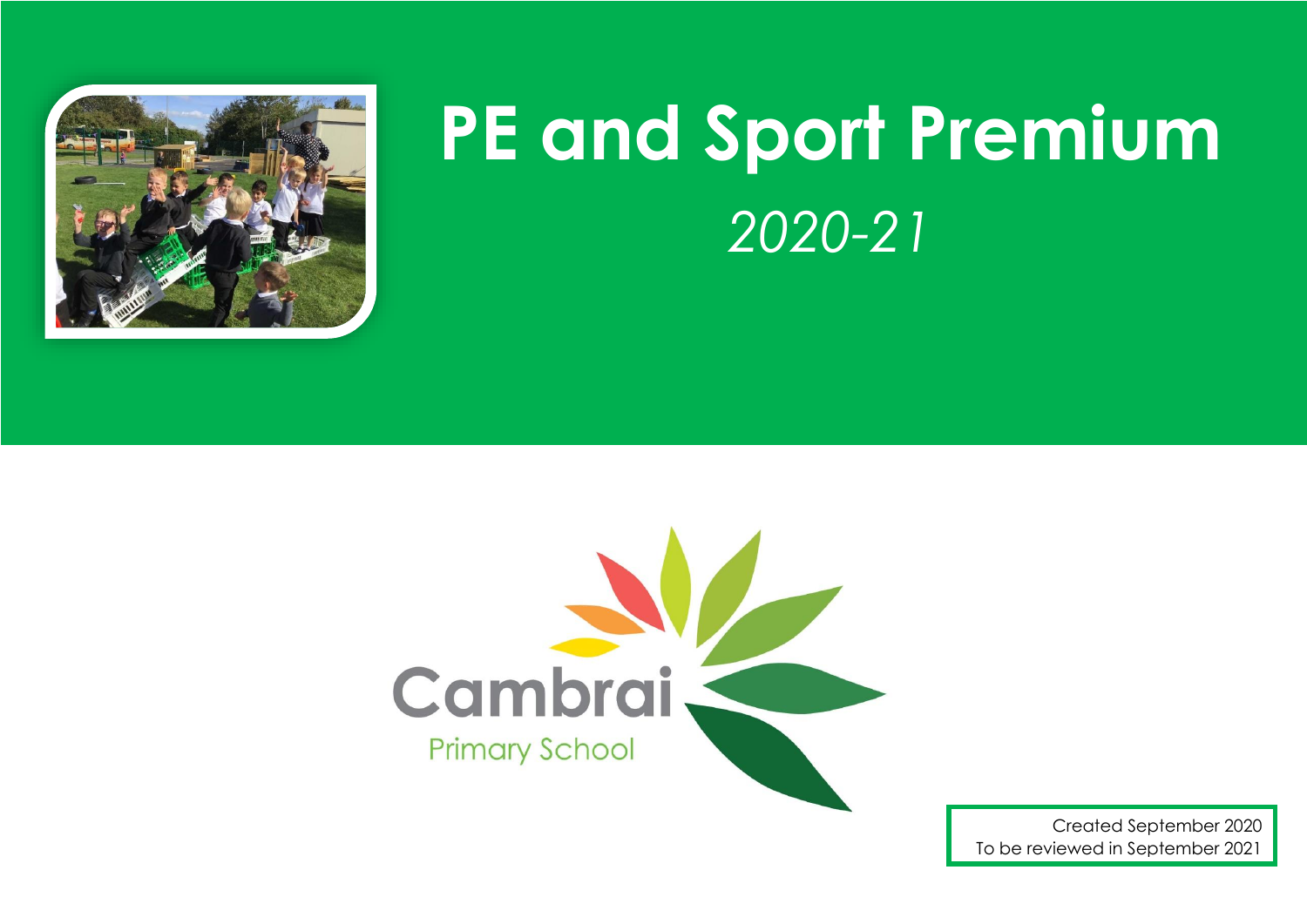

In 2020-21, our school has been allocated **£16,230** for the development of PE and Sport for our children. As a new and growing school, this is the first allocation of this premium that the school has received.

We have considered the following quiding principles when putting this plan together and deciding how to allocate the primary school funding:

- \* Consider the overall PE and sport provision across the school with respect to all children.
- K Identify how best to maximise the impact of PE, physical activity and competitive school sport on children and school standards. This may include targeting of specific pupils e.g. using PE and sport as a vehicle to develop numeracy and literacy.
- There is a strategy for the development of teacher confidence and competence in PE and wider outcomes for children.
- \* Build on the generic teaching skills of the classroom teachers, giving professional development opportunities, and therefore further expertise, in how to develop physical literacy and the breadth of learning that comprises physical education.
- E Develop physical literacy by focusing on your children's fundamental movements, then their generic sport skills and ultimately smallsided games.
- Use qualified and suitably trained coaches to improve the quality and range of school sport offered to enrich the curriculum (but not replacing it).

Before creating our spending plan, we also considered the position of the school at the end of our first year of opening; at which point we only had reception aged children.

| Key achievements to date until July 2020:                                                                                                                                                                                   | Areas for further improvement and baseline evidence of need:                                                                                                                                                                                                                                                                                                                                                                                                     |
|-----------------------------------------------------------------------------------------------------------------------------------------------------------------------------------------------------------------------------|------------------------------------------------------------------------------------------------------------------------------------------------------------------------------------------------------------------------------------------------------------------------------------------------------------------------------------------------------------------------------------------------------------------------------------------------------------------|
| Good partnership with the MOD<br>EYFS curriculum successfully delivered in relation to moving and<br>handling<br>A confident and experienced EYFS teacher of PE<br>A new teacher appointed who is a confident teacher of PE | Progressive PE scheme moving from reception through to Y6<br>A wider range of resources to meet the demands of the purchased<br>scheme – initiating new sports in to our offer<br>Outdoor and adventurous curriculum aligned to PE - including relevant<br>resources<br>Improve the quality of activity at playtimes – using the new school<br>grounds<br>Further develop expertise in catering for children with a physical<br>disability in active play and PE |

## **Swimming Reporting:**

As in 2020-21, we will only have Reception and Year 1 children, we are not able to report on the swimming abilities of our children. We are not using our PE and Sport Premium to provide additional swimming for these year groups.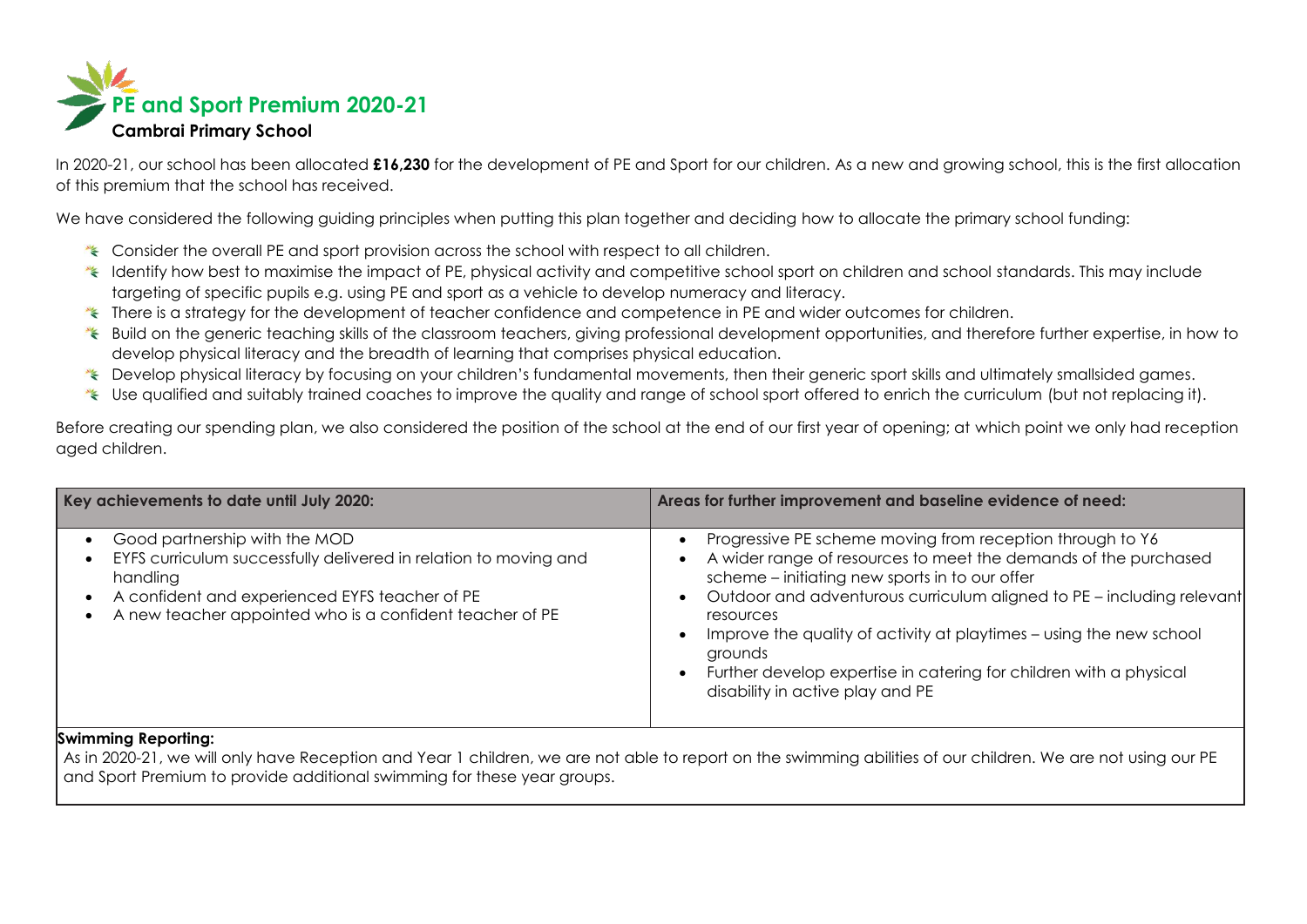Our planned spend is based on the '5 Key Indicators' and '2 Key Uses' for improvement as detailed by the DFE in its PE and Sport Premium documentation.

| <b>Key Indicators</b>                                                                                                                                                                                                                                                                    |                                                                                                                   |                                                                                                  |
|------------------------------------------------------------------------------------------------------------------------------------------------------------------------------------------------------------------------------------------------------------------------------------------|-------------------------------------------------------------------------------------------------------------------|--------------------------------------------------------------------------------------------------|
| Indicator 1: the engagement of all pupils in<br>regular physical activity - the Chief Medical<br>Officer guidelines recommend that all children<br>and young people aged 5 to 18 engage in at<br>least 60 minutes of physical activity a day, of<br>which 30 minutes should be in school | Indicator 2: the profile of PE and sport is raised<br>across the school as a tool for whole-school<br>improvement | Indicator 3: increased confidence, knowledge<br>and skills of all staff in teaching PE and sport |
| Indicator 4: broader experience of a range of<br>sports and activities offered to all pupils                                                                                                                                                                                             | Indicator 5: increased participation in competitive<br>sport                                                      |                                                                                                  |

| <b>Key Uses</b>                                                           |                                                                                |
|---------------------------------------------------------------------------|--------------------------------------------------------------------------------|
| Key Use 1: develop or add to the PE and sport activities that your school | Key Use 2: build capacity and capability within the school to ensure that      |
| provides                                                                  | I improvements made now will benefit pupils joining the school in future years |

## **Our planned spend for 2020-21**

|                                                                                                                |                                                                                                                                      | <b>Key Indicators</b> |          |          |              | <b>Key</b><br><b>Uses</b> |                          |                   |         |                                                                                                                                                                                   |
|----------------------------------------------------------------------------------------------------------------|--------------------------------------------------------------------------------------------------------------------------------------|-----------------------|----------|----------|--------------|---------------------------|--------------------------|-------------------|---------|-----------------------------------------------------------------------------------------------------------------------------------------------------------------------------------|
| <b>Planned Use</b>                                                                                             |                                                                                                                                      |                       | $\sim$   | 3        | 4            | <u> ທ</u>                 | $\overline{\phantom{0}}$ | $\mathbf{\Omega}$ |         |                                                                                                                                                                                   |
| <b>School Intent</b>                                                                                           | Implementation                                                                                                                       | Indicator             | ndicator | ndicator | ndicator     | ndicator                  | Key Use                  | Use<br>Key        | Costing | <b>Planned Sustainability Consideration</b>                                                                                                                                       |
| Ensure a progressive<br>approach to the teaching<br>of a wider range of sports<br>across the school            | Purchase 'The Power of PE'<br>scheme, which includes less<br>common sports, such as<br>'Invictus Games', handball,<br>parkour, golf. | Υ                     | Y        | Y        | $\checkmark$ |                           | $\checkmark$             | $\vee$            | £350    | The school has the scheme in place for future<br>years.                                                                                                                           |
| Add to the school PE<br>resources to deliver the<br>broader range of PE and<br>sport activities within lessons | Purchase a range of new PE<br>equipment to deliver the new<br>curriculum                                                             | $\checkmark$          | $\vee$   | Y        | $\sqrt{}$    |                           | $\checkmark$             | $\checkmark$      | £2600   | The school has the resources in place for future<br>years.                                                                                                                        |
| Develop more active<br>playtimes - with children<br>able to be more physical in<br>non-traditional ways        | Take part in the OPAL<br>Programme, which improves<br>children's active playtimes<br>and leads to a school                           | $\checkmark$          |          |          | $\vee$       |                           | $\checkmark$             | $\checkmark$      | £3200   | The school has the training resources in place for<br>future years. All staff will be trained so can<br>cascade to others. Resources will form part of<br>future staff induction. |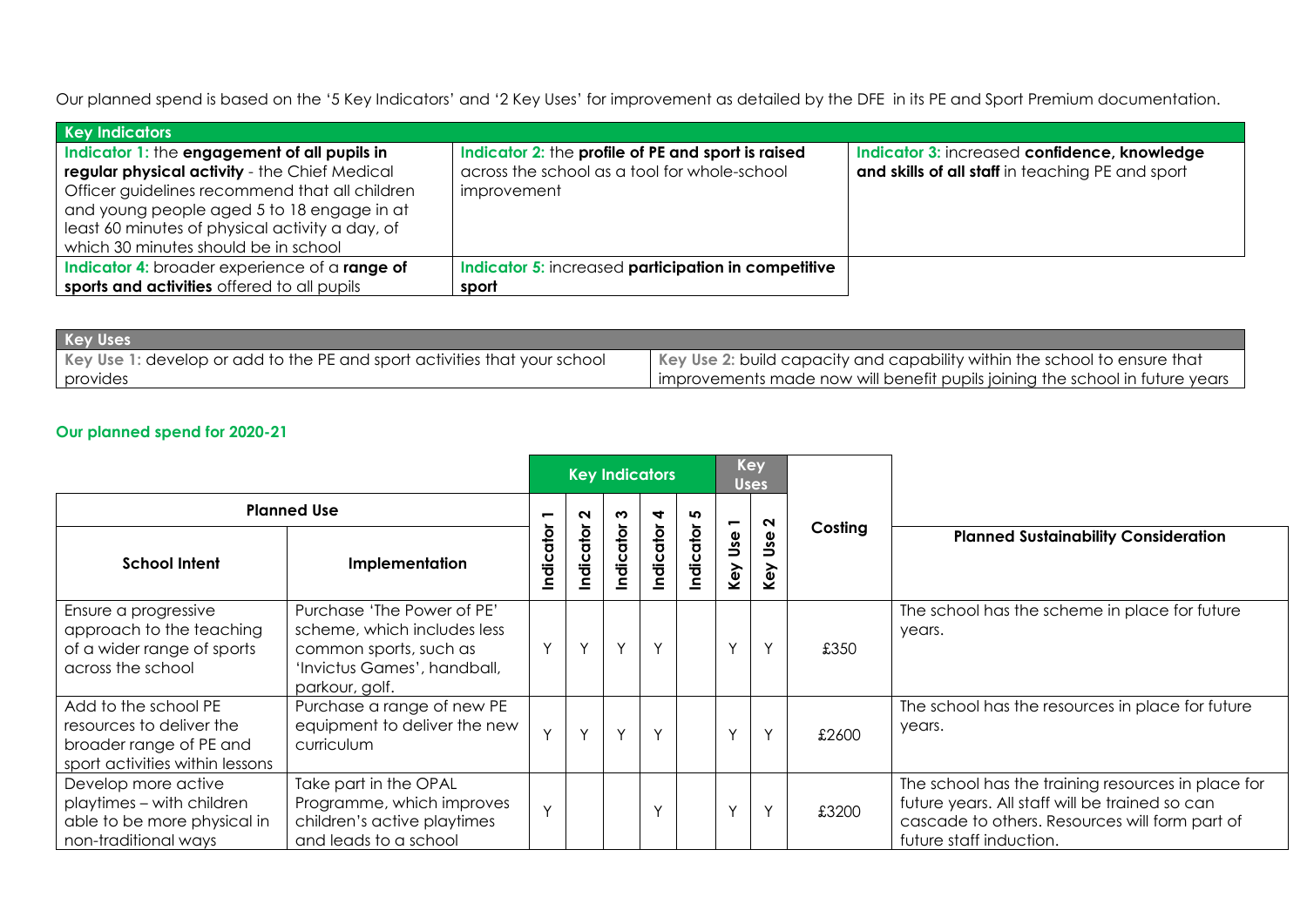|                                                                                                                                                                              | accreditation, following staff<br>development.                                                                                                                                                      |   |   |   |   |   |   |   |                                         |                                                                                                                                                                                   |
|------------------------------------------------------------------------------------------------------------------------------------------------------------------------------|-----------------------------------------------------------------------------------------------------------------------------------------------------------------------------------------------------|---|---|---|---|---|---|---|-----------------------------------------|-----------------------------------------------------------------------------------------------------------------------------------------------------------------------------------|
| Create a 'physical play'<br>zone in the school grounds.                                                                                                                      | Purchase a selection of 'loose<br>parts' in line with OPAL work -<br>to increase children's<br>physical activity each play<br>time.                                                                 | Y |   |   | Y |   | Y | Y | £1030                                   | The school has the resources in place for future<br>years.                                                                                                                        |
| Develop our outdoor<br>curriculum offer to ensure                                                                                                                            | Purchase 'Wild Passport'<br>Programme                                                                                                                                                               | Y | Y | Y | Y |   | Y | Y | £190                                    | The school has the resources in place for future<br>years.                                                                                                                        |
| that the 'outdoor and<br>adventurous' offer is strong<br>across all year groups.                                                                                             | Full resource the 'Wild<br>Passport' approach for<br>'beginner level'.                                                                                                                              | Y | Y | Y | Y |   | Y | Y | £370                                    | The school has the resources in place for future<br>years.                                                                                                                        |
| Increase participation of<br>children who are physically<br>disabled.                                                                                                        | Improve staff confidence in<br>physical disability adaptation<br>through staff training session.                                                                                                    | Y |   | Y |   |   |   |   | £150                                    | The school has the training resources in place for<br>future years. All staff will be trained so can<br>cascade to others. Resources will form part of<br>future staff induction. |
| Transport will not be a<br>barrier to attending PE and<br>sport competitions across<br>our Trust / Sports network                                                            | Transport subsidy / fund in<br>place for all children.                                                                                                                                              | Y | Y |   | Y | Y | Y |   | £1000                                   | This will be a feature of all PE and Sport Premium<br>spending plans.                                                                                                             |
| The school will cement itself<br>within the wider sporting<br>community - to facilitate<br>clearer paths to sports<br>pathways outside of the<br>school.                     | Initiate link with local Sports<br>Partnership and take part in<br>relevant festivals /<br>competitions. Funding for<br>entry / resources required<br>(e.g. dance costumes /<br>specific apparatus) | Y | Y | Y | Y | Y | Y |   | £1000                                   | This will be a feature of all PE and Sport Premium<br>spending plans.                                                                                                             |
| Provide children with<br>credible challenge at<br>playtimes, through the<br>development of a high<br>challenge zone - to<br>develop climbing, balance<br>and agility skills. | Development of a high<br>challenge zone                                                                                                                                                             | Y |   |   | Y |   | Y | Y | £6340 (Trust<br>contributed<br>£13,660) | The school has the resource in place for future<br>years.                                                                                                                         |
|                                                                                                                                                                              |                                                                                                                                                                                                     |   |   |   |   |   |   |   | £16,230                                 | Full spend accounted for.                                                                                                                                                         |

## **2020-21 Review | What is the evidenced impact of the above spend?**

*Despite the COVID disruption to schools, we are proud of the progress of PE and Sport in our school. They impact of work is summarised below:*